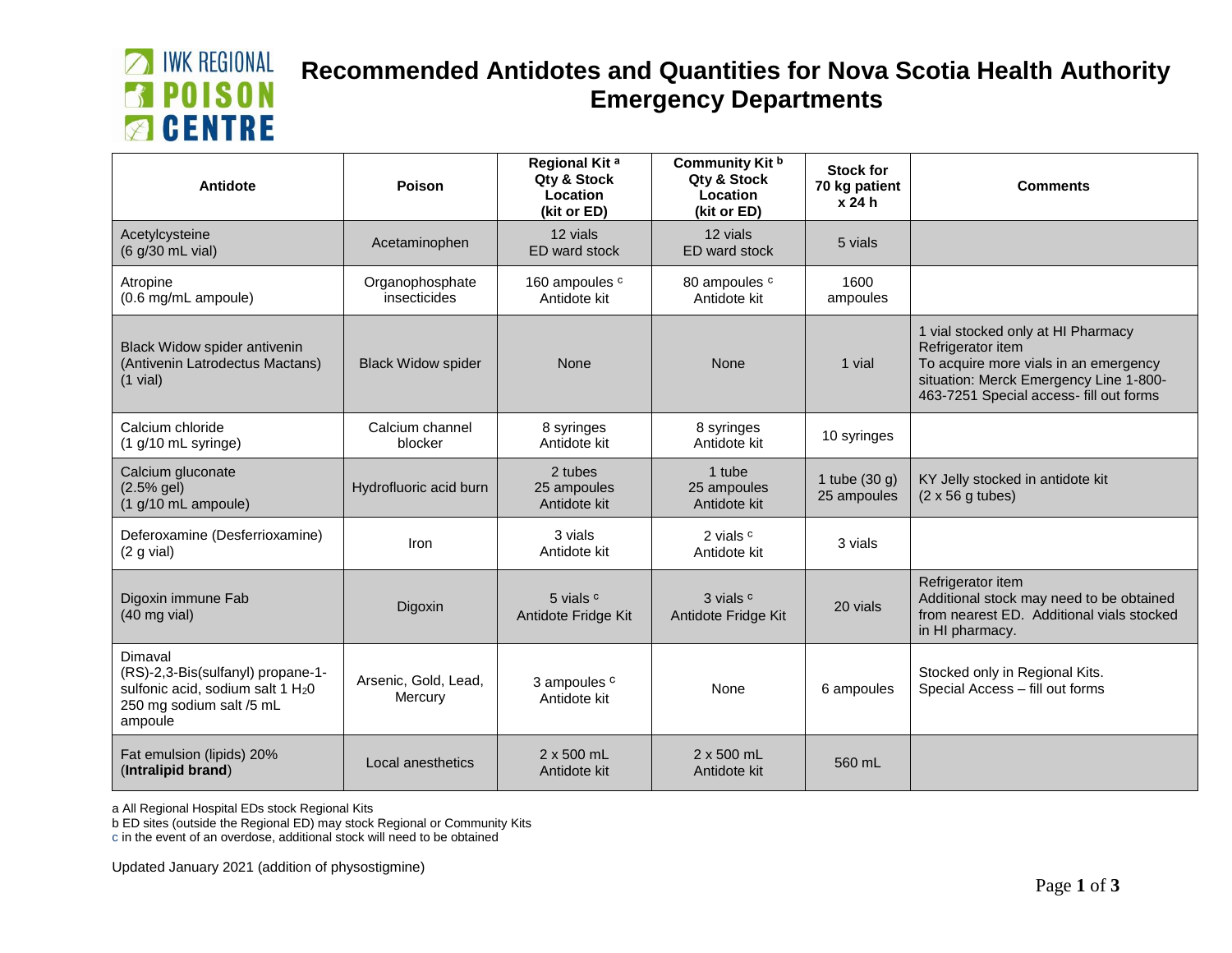# **MINK REGIONAL EN POISON B** CENTRE

### **Recommended Antidotes and Quantities for Nova Scotia Health Authority Emergency Departments**

| Antidote                                            | Poison                                                        | Regional Kit <sup>a</sup><br>Qty & Stock<br>Location<br>(kit or ED) | Community Kit b<br>Qty & Stock<br>Location<br>(kit or ED) | <b>Stock for</b><br>70 kg patient<br>x 24 h | <b>Comments</b>                                                                                                       |
|-----------------------------------------------------|---------------------------------------------------------------|---------------------------------------------------------------------|-----------------------------------------------------------|---------------------------------------------|-----------------------------------------------------------------------------------------------------------------------|
| Flumazenil<br>$(0.5 \text{ mg}/5 \text{ mL}$ vial)  | <b>Benzodiazepines</b>                                        | 5 vials c<br>ED ward stock                                          | 5 vials c<br>ED ward stock                                | 20 vials                                    |                                                                                                                       |
| Fomepizole<br>$(1.5 g/1.5 mL$ vial)                 | Ethylene glycol<br>Methanol                                   | 2 vials c<br>Antidote kit                                           | 1 vial $c$<br>Antidote kit                                | 4 vials                                     | Additional vials stocked in HI Pharmacy.<br>Facilities offering emergency hemodialysis<br>should consider extra stock |
| Glucagon<br>$(1 \text{ mg kit})$                    | Beta-blockers                                                 | 40 kits c<br>Antidote kit                                           | 10 kits <sup>c</sup><br>Antidote kit                      | 100 kits                                    | Recommended only as adjunctive therapy<br>for beta-blocker toxicity.                                                  |
| Hydroxocobalamin (Cyanokit)<br>$1 \times 5$ g vials | Cyanide                                                       | $1 \times 5$ g vials<br>Antidote kit                                | $1 \times 5$ g vials<br>Antidote kit                      | 2 kits                                      |                                                                                                                       |
| Insulin-Regular<br>100 units/mL                     | Calcium channel<br>blockers,<br>Beta-blockers                 | 40 <sub>mL</sub><br>Antidote Fridge Kit                             | 40 <sub>mL</sub><br>Antidote Fridge Kit                   | Minimum<br>$2 \times 10$ mL                 | Refrigerator item;<br>40 mL of regular insulin 100 units/mL (e.g.<br>4 x 10 mL, 13 x 3 mL, etc)                       |
| Methylene blue<br>(50 mg/5 mL vial)                 | Anilines, Nitrates,<br><b>Nitrites</b><br>(methemoglobinemia) | 10 vials<br>Antidote kit                                            | 3 vials c<br>Antidote kit                                 | 10 vials                                    |                                                                                                                       |
| Naloxone<br>(0.4 mg/mL ampoule)                     | Opioids                                                       | 40 ampoules c<br>Antidote kit                                       | 30 ampoules c<br>Antidote kit                             | 75 ampoules                                 |                                                                                                                       |
| Octreotide<br>(100 mcg/mL ampoule)                  | Sulfonylurea<br>(hypoglycemia)                                | 4 ampoules<br>Antidote Fridge Kit                                   | 1 ampoule c<br>Antidote fridge kit                        | 2 ampoules                                  | Refrigerator item                                                                                                     |
| Physostigmine<br>(2mg/5mL ampoule)                  | Anti-cholinergic<br>toxicity                                  | 2 ampoules                                                          | 2 ampoules                                                | 2 ampoules                                  | Special Access Program                                                                                                |
| Pralidoxime (2-PAM)<br>$(1$ g vial)                 | Anticholinesterases,<br>Organophosphate<br>insecticides       | 4 vials c<br>Antidote kit                                           | None                                                      | 12 vials                                    | Stocked only in Regional Kits.<br>Special Access Program.                                                             |

a All Regional Hospital EDs stock Regional Kits

b ED sites (outside the Regional ED) may stock Regional or Community Kits

c in the event of an overdose, additional stock will need to be obtained

Updated January 2021 (addition of physostigmine)